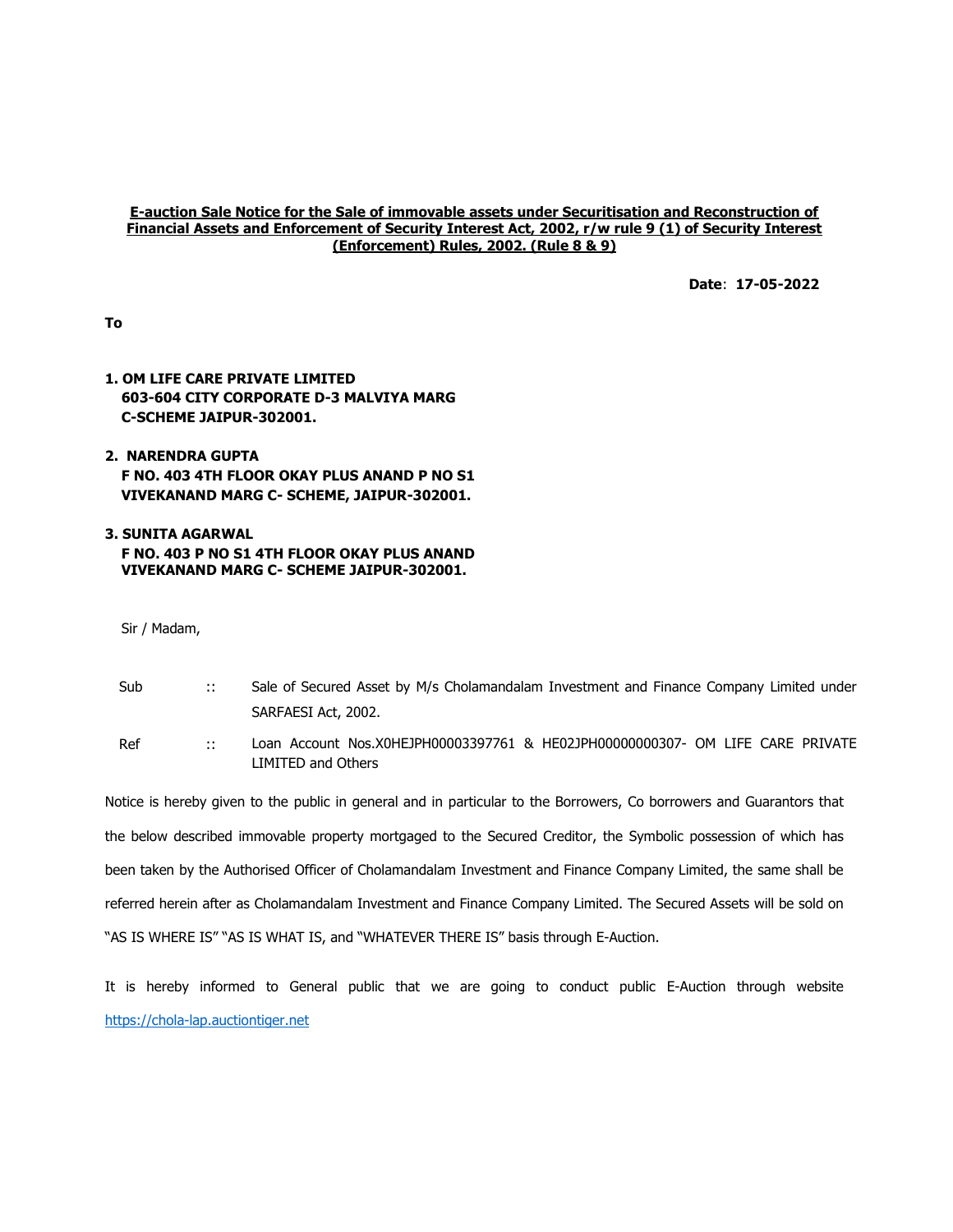The secured asset will be sold to one of the intending purchasers who offer the highest bid/purchase price, which shall not be less than the Reserve Price.

| <b>RESERVE PRICE</b>                  | Rs.1,90,00,000/-                                   |
|---------------------------------------|----------------------------------------------------|
| <b>EMD</b>                            | Rs.19,00,000/-                                     |
| <b>E-AUCTION DATE AND TIME</b>        | 07-06-2022, 11.00 AM to 1.00 PM                    |
| <b>LAST DATE OF SUBMISSION OF EMD</b> | 31-05-2022 (up to 5.30.P.M)                        |
| <b>BID INCREMENT AMOUNT (IN RS.)</b>  | Rs.1,00,000/-                                      |
| DATE OF INSPECTION OF PROPERTY        | 25-05-2022 and 26-05-2022 (10.00 A.M to 1.00. P.M) |

## DESCRIPTION OF THE IMMOVABLE PROPERTY [Secured Asset]

Property 1- Flat no 403 on Fourth floor (without roof rights) in "Okay Plus Ananda" over a Property situated at plot no S-1 vivekanand marg C- Scheme, Jaipur, admeasuring built up 2028.18 Sq.ft.

We hereby give you notice that the aforesaid secured asset shall be sold by the undersigned if you fail to pay within 15 days from the date of service/publication of this notice, the entire outstanding loan amount aggregating to Rs.2,16,26,129.35/- (Rupees Two crore Sixteen lakh Twenty Six Thousand One Hundred Twenty Nine and Paisa Thirty Five only) as on 17-05-2022 together with further interest, penal interest, costs and charges thereon till the date of payment, as per agreed the terms and conditions mentioned in the Loan Agreement and other documents pertaining to the Loan availed by you. After expiry of 15 days, no further notice whatsoever will be given to you and the Secured Asset will be sold accordingly.

You may note that in case the Sale proceeds of such sale of the secured asset are not sufficient to cover the entire outstanding dues of the secured creditor, then you all are jointly and severally liable to pay the amount of such shortfall to the Secured Creditor.

## Terms & Conditions of E- Auction Sale: -

1. The auction sale will be 'Online E-Auction' Bidding through website https://sarfaesi.auctiontiger.net. on the dates as mentioned in the table above with further Extension of 5 Minutes.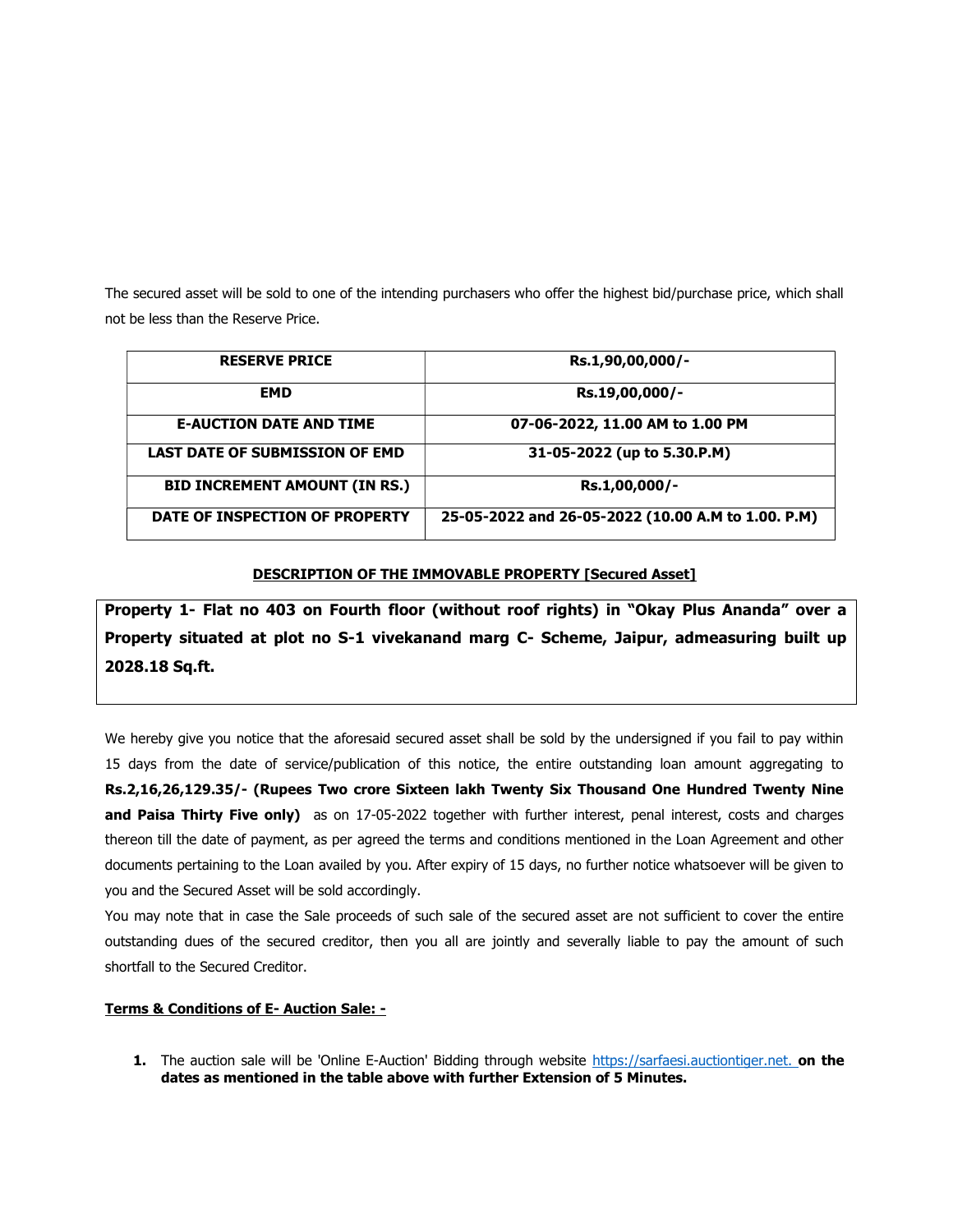- 2. The interested bidders are required to register themselves with the portal and obtain login ID and Password well in advance, which is mandatory for e-bidding, from auction service provider M/s E-Procurement Technologies Ltd. (Auction Tiger) Ahmadabad (Contact Person: Mr. Ram Sharma Cell No. 8000023297, Email : ramprasad@auctiontiger.net, Email. support@auctiontiger.net Please note that, Prospective bidders may avail online training on e-auction from their registered mobile number only.
- 3. The intending purchaser/bidder is required to submit amount of the Earnest Money Deposit (EMD) by way of Demand Draft/PAY ORDER drawn on any nationalized or scheduled Commercial Bank in favor of "Cholamandalam Investment and Finance Company Limited" payable at Chennai and register their name at https://chola-lap.auctiontiger.net and get user ID and password free of cost and get training on e-Auction from the service provider. After their Registration on the web-site, the intending purchaser/bidder is required to get the copies of the following documents submit {1. Copy of the DD copy/ Pay order; 2.Copy of PAN card and 3.Copy of proof of address (Passport, Driving License, Voter's I-Card or Aadhar Card, Ration Card, Electricity Bill, Telephone Bill, Registered Leave License Agreement)} by the last date of submission of the EMD(s) as mentioned in the sale notice and also submit hardcopy thereof at the Branch mentioned hereinabove.
- 4. Bid must be accompanied with EMD (Equivalent to 10% of the Reserve Price) by way of Demand Draft/ Pay order in favour of "Cholamandalam Investment and Finance Company Limited" payable AT Chennai.
- 5. Bids that are not filled up or Bids received beyond last date will be considered as invalid Bid and shall be summarily rejected. No interest shall be paid on the EMD. Once the bid is submitted by the Bidder, same cannot be withdrawn. However, EMD deposited by the unsuccessful bidder shall be refunded without interest.
- 6. The bid price to be submitted shall be above the Reserve Price along with increment value of Rs.1,00,000/ and the bidder shall further improve their offer in multiple of Rs.1,00,000/-. The property shall not be sold below the Reserve Price set by the Authorized Officer.
- 7. The successful bidder is required to deposit 25% of the sale price (inclusive of EMD) immediately but not later than next working day by Demand Draft drawn in favour of "Cholamandalam Investment and Finance Company Limited" payable AT Chennai and the balance amount of sale price shall be paid by the successful bidder within 15 days from the date of confirmation of sale by the Company. The EMD as well as Sale Price paid by the interested bidders shall carry no interest. The deposit of EMD or 10% of sale price, whatever may be the case shall be forfeited by the Company, if the successful bidder fails to adhere to terms of sale or commits any default.
- 8. On compliance of terms of Sale, Authorised officer shall issue "Sale Certificate" in favour of highest bidder. All the expenses related to stamp duty, registration charges, conveyance, TDS etc. to be borne by the purchaser.
- 9. Company does not take any responsibility to procure permission / NOC from any authority or under any other law in force in respect of property offered or any other dues i.e., outstanding water/electricity dues, property tax or other charges, if any.
- 10. The successful bidder shall bear all expenses including pending dues of any Development Authority, if any/ taxes/ utility bills etc. to the Municipal Corporation or any other authority/ agency and fees payable for stamp duty /registration fees etc. for registration of the Sale Certificate.
- 11. The Authorised Officer reserves the absolute right and discretion to accept or reject any or all the offers/bids or adjourn/cancel the sale without assigning any reason or modify any terms of sale without any prior notice. The immovable property shall be sold to the highest bidder. However, the Authorised Officer reserves the absolute discretion to allow inter-se bidding, if deemed necessary.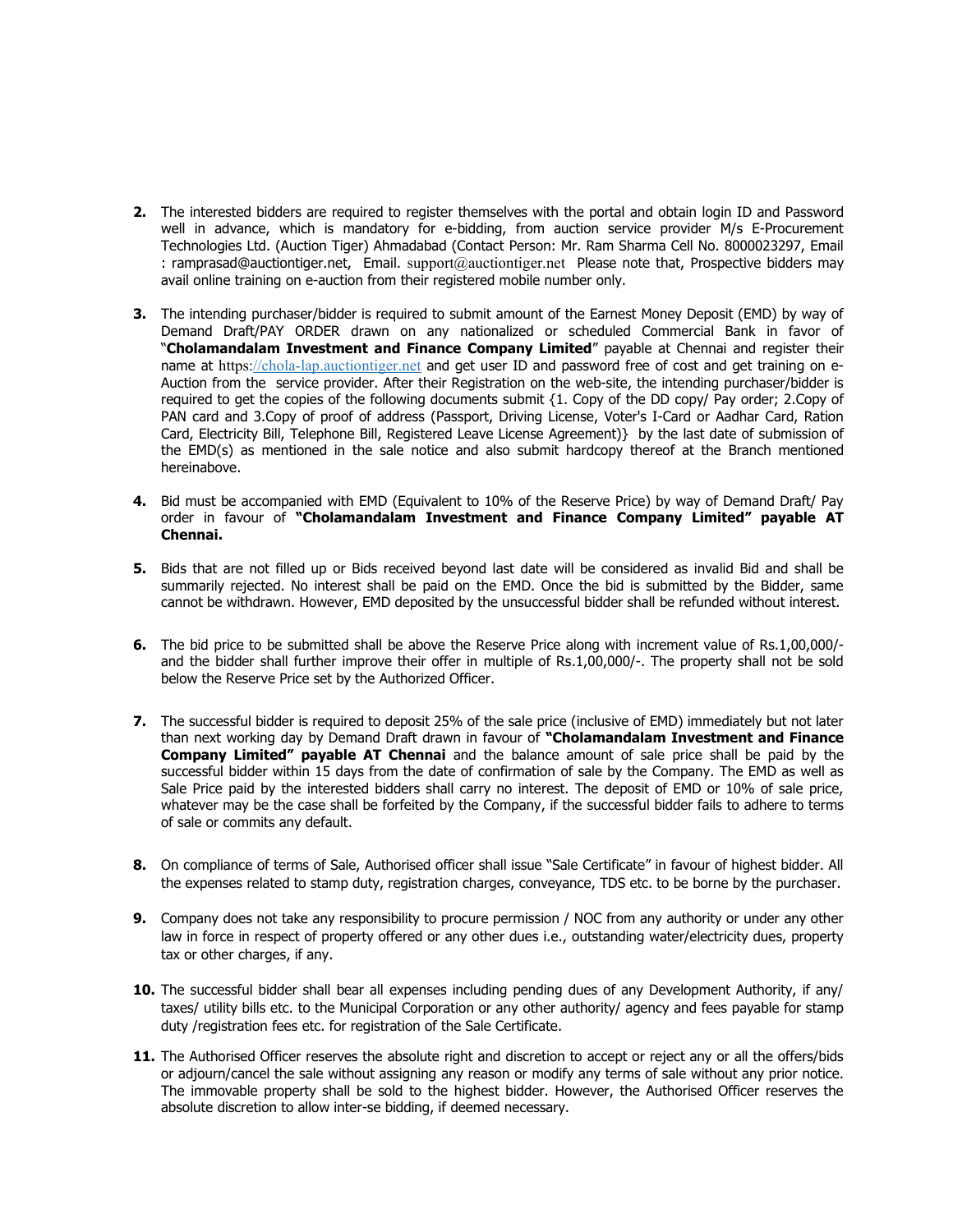- 12. To the best of its knowledge and information, the Company is not aware of any encumbrances on the property to be sold except of the Company. However, interested bidders should make their own assessment of the property to their satisfaction. The Company does not in any way guarantee or makes any representation with regard to the fitness/title of the aforesaid property. For any other information, the Authorised Officer shall not be held responsible for any charge, lien, encumbrances, property tax or any other dues to the Government or anybody in respect of the aforesaid property.
- 13. Further interest will be charged as applicable, as per the loan documents on the amount outstanding in the notice and incidental expenses, costs, etc. is due and payable till its actual realization.
- 14. The notice is hereby given to the Borrower(s) / Mortgagor(s) to remain present personally at the time of sale and they can bring the intending buyer/purchasers for purchasing the immoveable property as described hereinabove, as per the particulars of the Terms and conditions of sale.
- 15. Online E-auction participation is mandatory in the auction process by making application in prescribed format which is available along-with the offer/tender document on the website. Bidders are advised to go through the website https://chola-lap.auctiontiger.net for detailed terms and conditions of auction sale before submitting their bids and taking part in e-auction sale proceedings. Online bidding will take place at web-site of organization as mentioned hereinabove, and shall be subject to the terms and conditions contained in the tender document. The Tender Document and detailed Terms and Conditions for the Auction may be downloaded from the website https://chola-lap.auctiontiger.net or the same may also be collected from the concerned Branch office of Cholamandalam Investment and Finance Company Limited. A copy of the Bid form along with the enclosure submitted online shall be handed over to Mr. Rohit Choudhary, Mob. No. 9799999988/Mr.Gaurav Mishra,Mob. No. 9828379131; at Cholamandalam Investment and Finance Company Limited, ADDRESS- : Plot No. 10A, 1<sup>st</sup> & 2<sup>ND</sup> Floor, Sankhla Arcade Goverdhan Colony Opp. PNB Bank and Pillar No 88 New Sanganer Road Jaipur Rajasthan-302019, 31-05-2022 on or before date and time mentioned above. (Please refer to the details mentioned in table above).
- 16. The property shall be sold on "As is Where is Basis", "As is What is Basis" and "As is Whatever there is Basis" condition and the intending bidder should make discreet enquiries as regards encumbrance, charge and statutory outstanding on the property of any authority besides the Company's charges and should satisfy themselves about the title, extent, quality and quantity of the property before submitting their bid. No claim of whatsoever nature regarding the property put for sale, charges and encumbrances over the property or any other matter etc. will be entertained after submission of the online bid and at any stage thereafter. The Company shall not be responsible for anything whatsoever including damages or eviction proceeding, etc. The intending bidder shall indemnify the tenants as well as the Company in this regard. The purchaser shall take necessary action for eviction of tenant / settlement of tenant only in accordance with the Law. The Company presses into service the principle of caveat emptor.
- 17. This publication is also a '15' (Fifteen) days' notice to the Borrower / Mortgagor / Guarantors of the above said loan account pursuant to rule 9(1) and Rule 9 of Security Interest (Enforcement) Rules 2002, to discharge the liability in full and pay the dues as mentioned above along with upto date interest and expenses within 30 days from the date of this notice failing which the Secured asset will be sold as per the terms and conditions mentioned above. In case there is any discrepancy between the publications of Sale notice in English and Vernacular newspaper, then in such case the English newspaper will supersede the vernacular newspaper and it shall be considered as the final copy, thus removing the ambiguity. If the borrower/mortgagors pays the amount due to the Company, in full before the date of sale, auction is liable to be stopped.